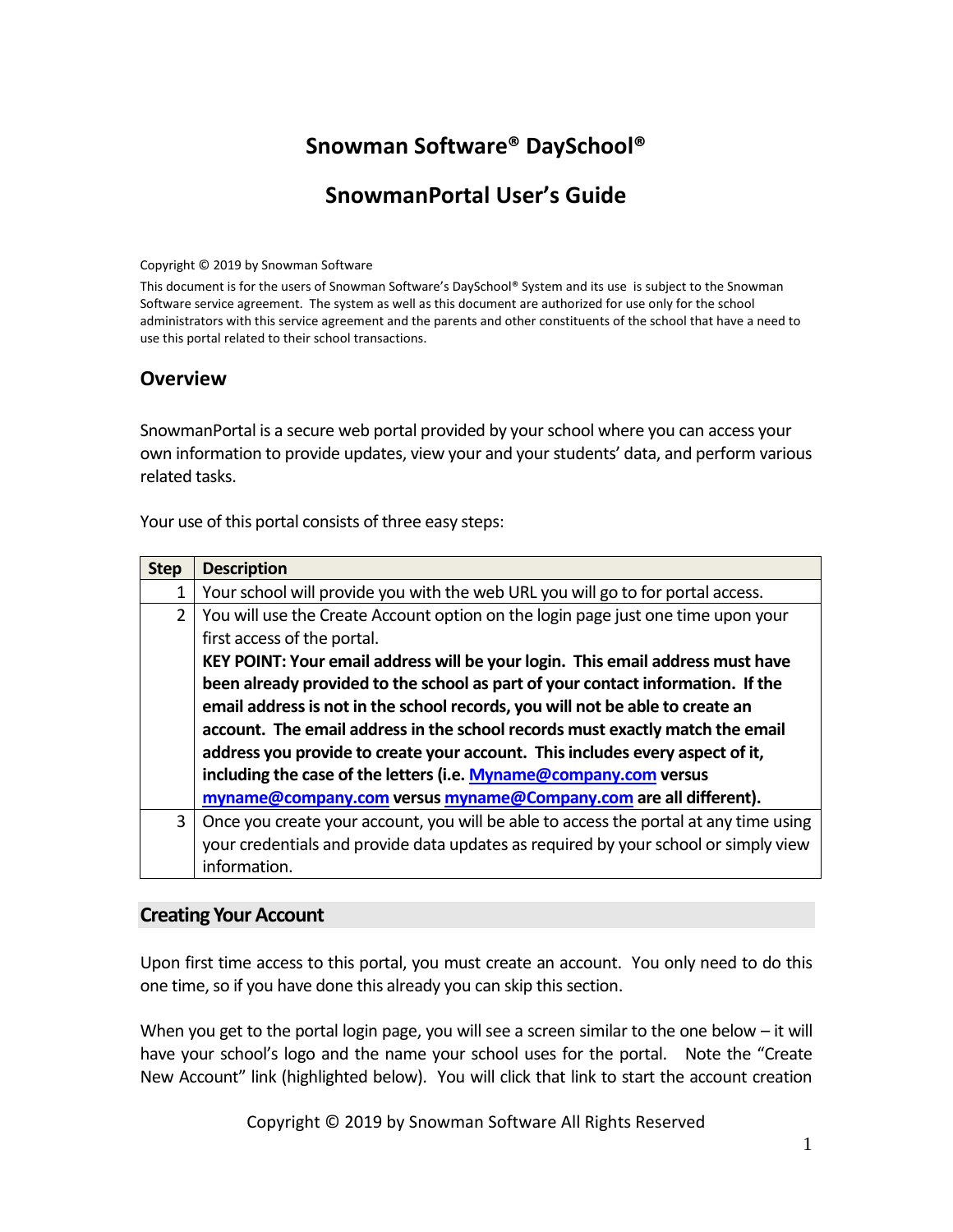process.

|                  | <b>SNOWMAN</b><br><b>SOFTWARE</b>                                  |
|------------------|--------------------------------------------------------------------|
|                  | <b>Snowman School Portal</b>                                       |
| Login            |                                                                    |
| Login            |                                                                    |
| Password         |                                                                    |
| Password         |                                                                    |
|                  | Sign In                                                            |
| Forgot Password? | <b>Create New Account</b>                                          |
|                  | Powered by Snowman Software<br>Copyright (c) 2019 Snowman Software |

This will display the following where you will enter your email address and click the Submit button.

| <b>Create New Account</b>           |        |                                                   |  |
|-------------------------------------|--------|---------------------------------------------------|--|
| Email *<br>jomanero@myworkplace.com |        |                                                   |  |
|                                     |        | Please enter your email address and click Submit. |  |
| Submit                              | Cancel |                                                   |  |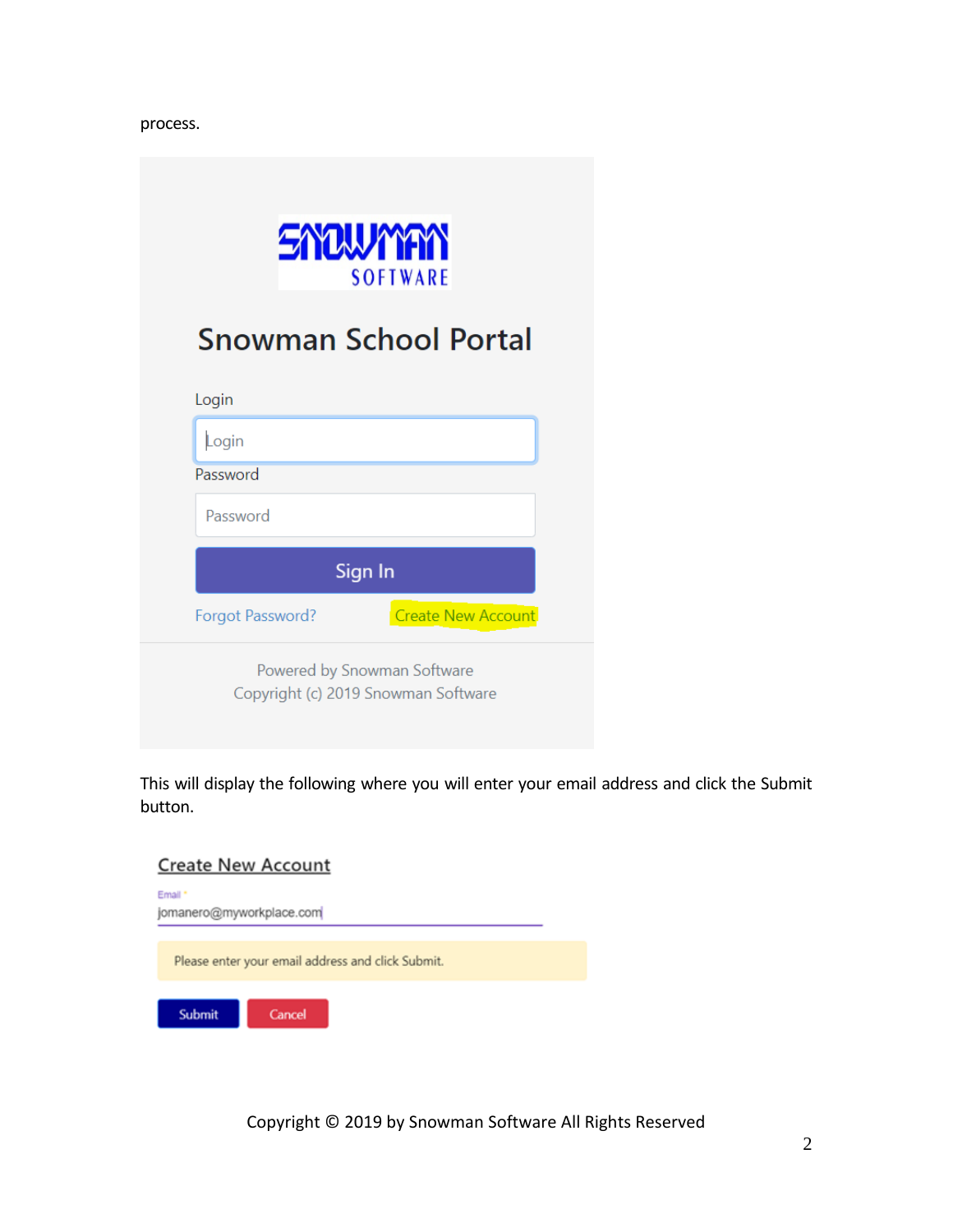If your email address is not recognized (i.e. it does not match what is in the school records) you will see the error message shown below. At this point, if you are certain that this should be the correct spelling of your address including lower case versus upper case, etc. you should contact your school to correct this in their records and once this is done, come back and try again.

#### **Create New Account**

Fmail 1 jomanero@myworkplace.com

This email is not a recognized email in the school database. Please use the email address in the school records or contact the school if you think you entered the correct email address



If your email address does match the school records, then you will be prompted to setup the credentials for your account. Make sure you follow the password complexity rules that are displayed for you and setup your security question and answer. This question and answer will be needed in case you forget your password in the future.

## **Create New Account**

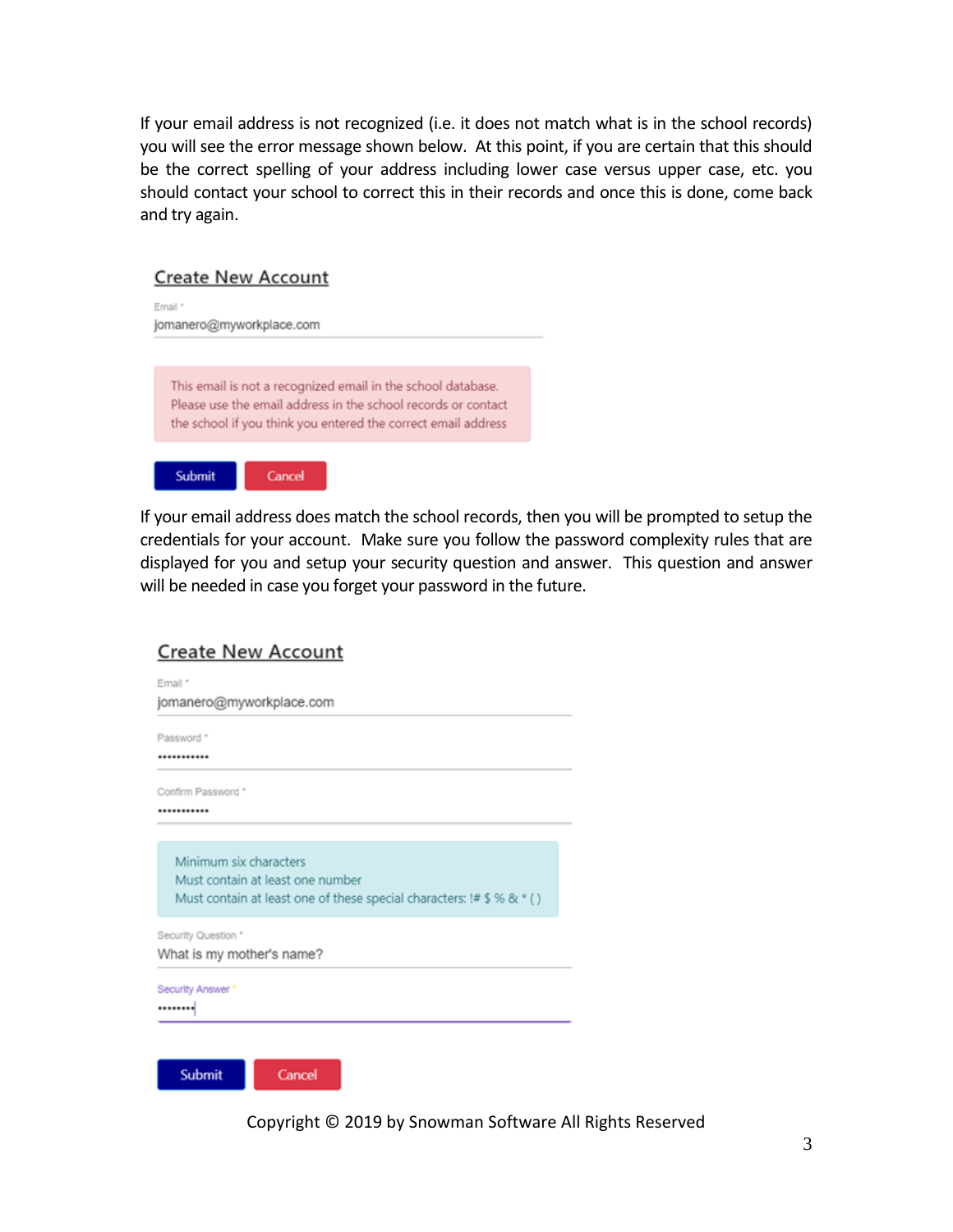Once you click Submit, your account creation request will be sent to the portal and a verification code will be emailed to the email address you provided as your account login. Check your email to find the verification code that was sent to you and enter it where you are prompted. Below is what this email may look like:



This is your verification code for your new account.

Please use this value where you are prompted in the account creation process:

403619

Please do not reply to this email as this address is not monitored.

Once you enter the correct verification code, your account is created and you will be logged in. From this point forward, you will simply be able to login to the portal using the credentials you setup.

If, at any point in the future, you forget your password or you want to change it, you will be able to click the "Forgot Password?" link and, after correctly answering your security question, you will be able to do this.

#### **Portal Main Menu**

Once you login to the portal, you will see the main menu and it will look similar to the screen below, listing a "Profile" option (this is where your school data fields are), followed by one or more of your children/students, as well as other options such as documents to view, documents to sign, etc.

Please note that which options you see are controlled by school administration and if you do not see some of these options this may be perfectly normal as you school may not be using all the features in the portal.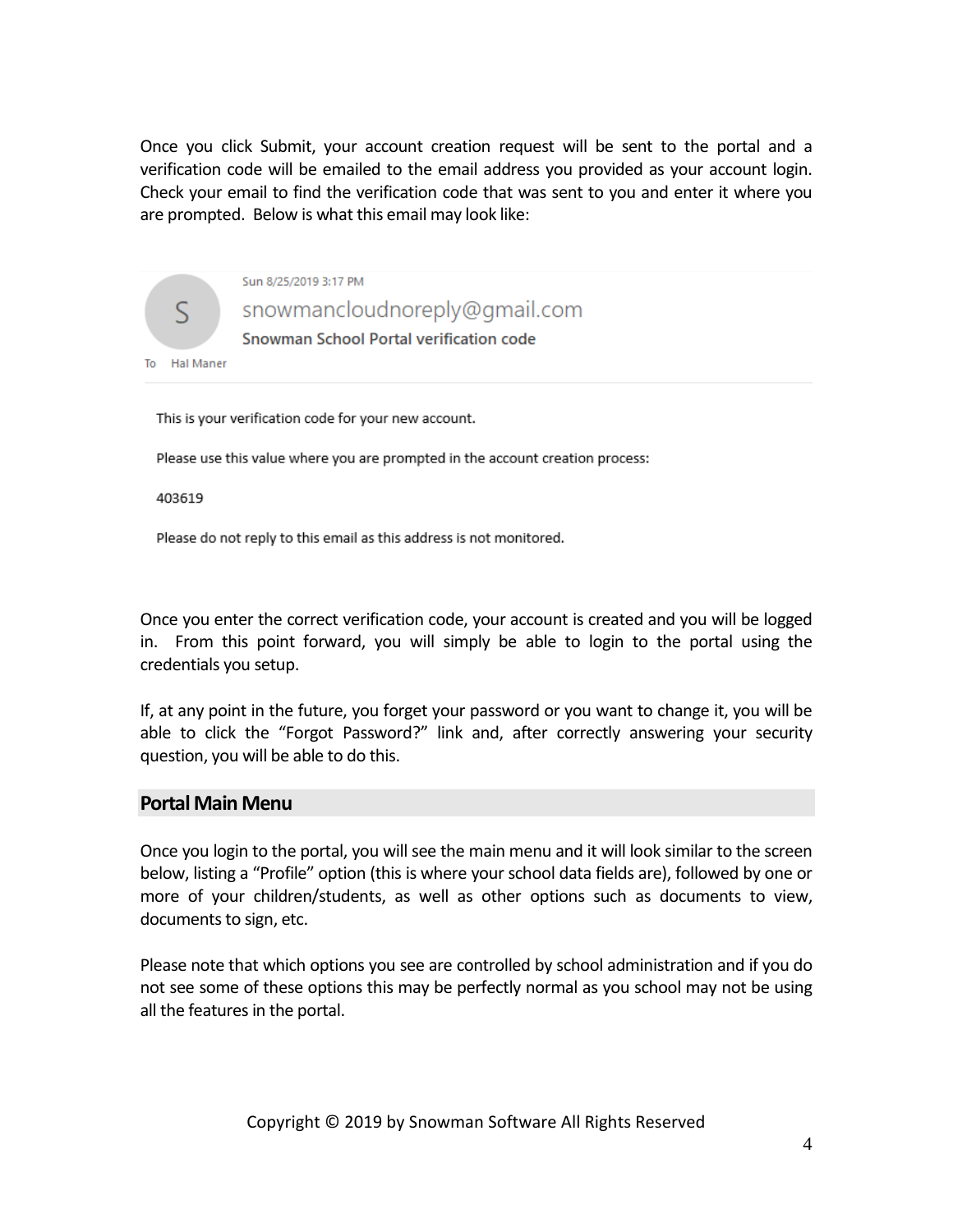

# **Snowman School Portal**

| 国 Mo Denise Manero         |  |
|----------------------------|--|
| 图 Documents to Sign        |  |
| <b>■</b> Documents to View |  |

Sign Out

Powered by Snowman Software Copyright (c) 2019 Snowman Software

## **Profile and Submitting Data Updates**

When you click the Profile option, you will see a screen display similar to the following: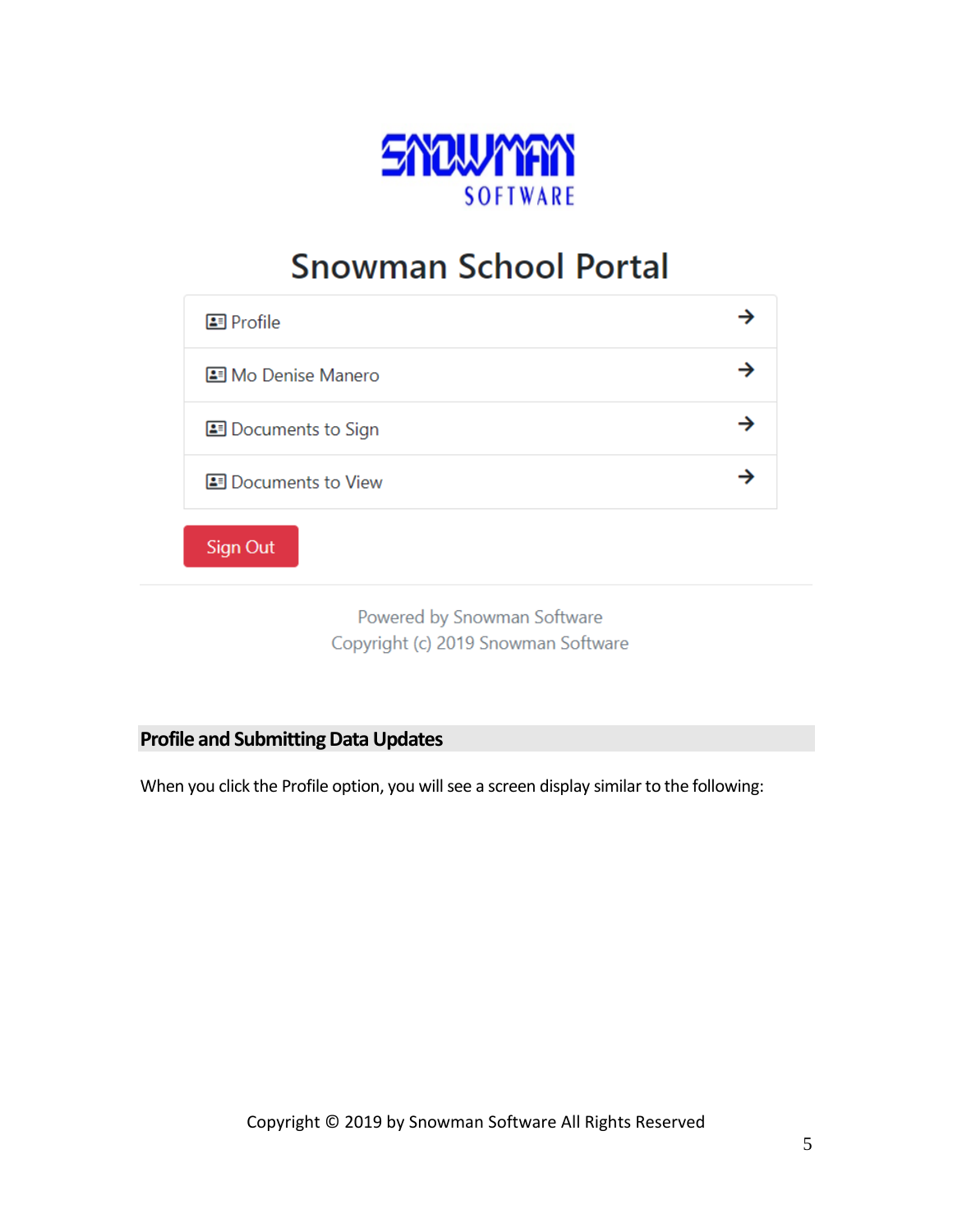

## **Snowman School Portal** Jo Manero Emily Manero Profile

Back

| Field       | Value                                            | Change All |
|-------------|--------------------------------------------------|------------|
| Prefix      |                                                  | Change     |
| First Name* | Jo                                               | Change     |
| Middle Name |                                                  | Change     |
| Last Name*  | <b>Manero</b>                                    | Change     |
| Suffix      |                                                  | Change     |
| Address*    | <b>1234 Main Street</b>                          | Change     |
| City*       | <b>Durham</b>                                    | Change     |
| State*      | <b>North Carolina</b><br>$\overline{\mathbf{v}}$ | Change     |
| Zip*        | 27777                                            | Change     |
|             |                                                  |            |

Your school may periodically ask you to go through this data and submit updates. If you need to change one or more fields, you first need to click that field's "Change" button and this will unlock that field for you to be able to make changes there. Alternatively, especially if you will change multiple fields, you can use the "Change All" button that unlocks all shown fields there for you to be able to change them as appropriate.

Once you are ready to submit your changes, click the Submit button and once you see the "Profile update submitted" message you can click the Back button to go back to the previous screen.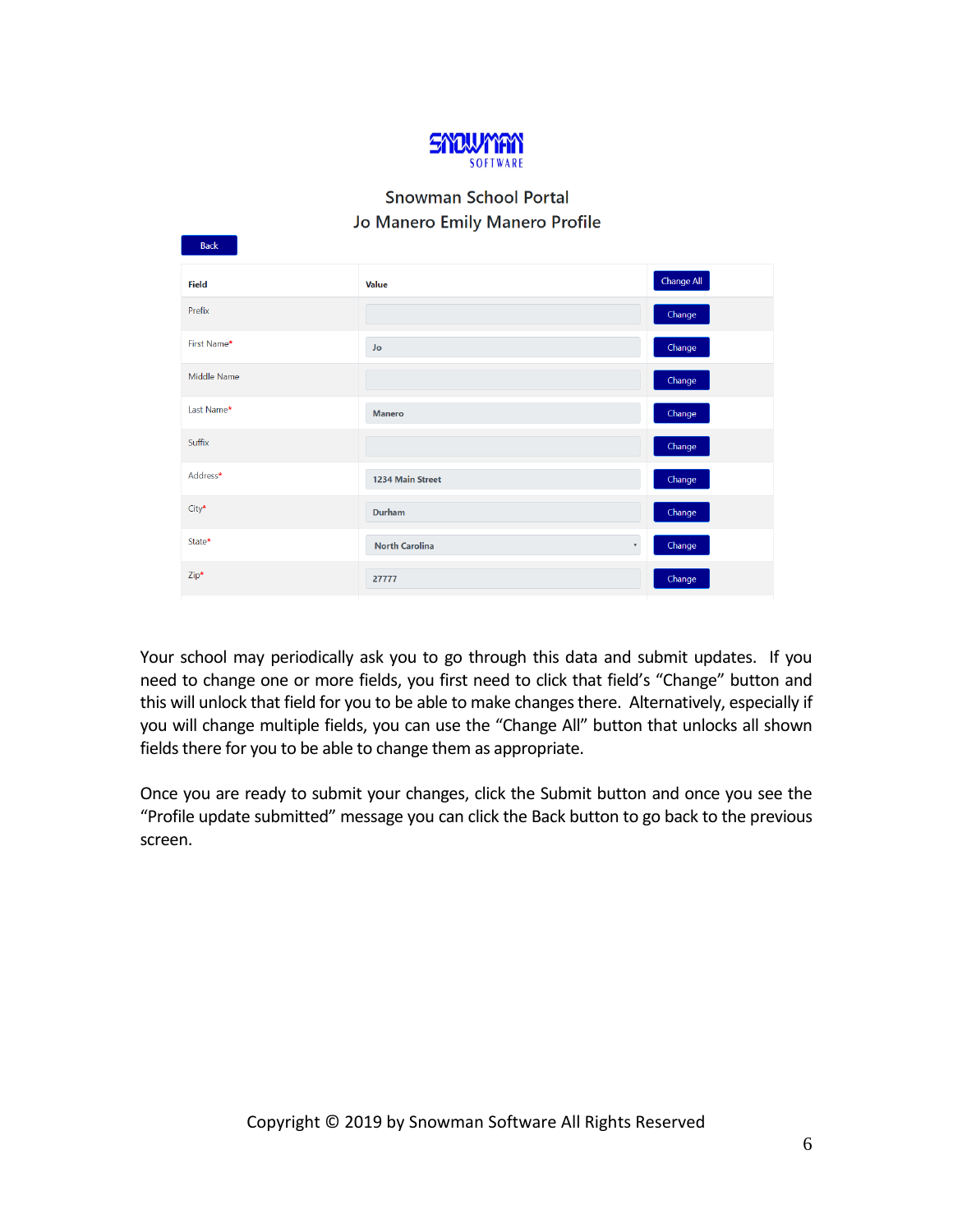| Parent 2 Work Phone                                |                          | Change                            |  |
|----------------------------------------------------|--------------------------|-----------------------------------|--|
| Parent 2 Cell Phone                                |                          | Change                            |  |
| Parent 2 Email                                     | emily@retail.com         | Change                            |  |
| Parent 2 Industry*                                 | <b>Creative Services</b> | Change<br>$\overline{\mathbf{v}}$ |  |
|                                                    |                          |                                   |  |
| Submit<br><b>Back</b><br>Profile update submitted. |                          |                                   |  |
|                                                    |                          |                                   |  |



**\*Important Note\*: When you submit data updates, these are sent to your school's system right away, however they go into a holding area first before they are permanently updated in the school system. Your school administrators control when this permanent update happens. For this reason, after you submit changes, when you log back into your account it is possible for the old values to display and this is normal. You should not re-submit this information unless you hear from your school that your updates were not received.**

## **Student Profile and Other Student Options**

There is a Profile menu option under each one of your students, similar to your contact profile. You may be asked to submit updates on the student profile also. This can be done separately and in addition to any contact profile updates you may submit and they are done the same way explained above in the contact profile section (i.e. click the Change button for any field value you want to change, enter the new values, click Submit once you are done changing).

In addition to profile updates, you may see other information available under your student's name if your school is making use of these features. These may include attendance information and report cards. Attendance and report cards, if they exist, will be for viewing only.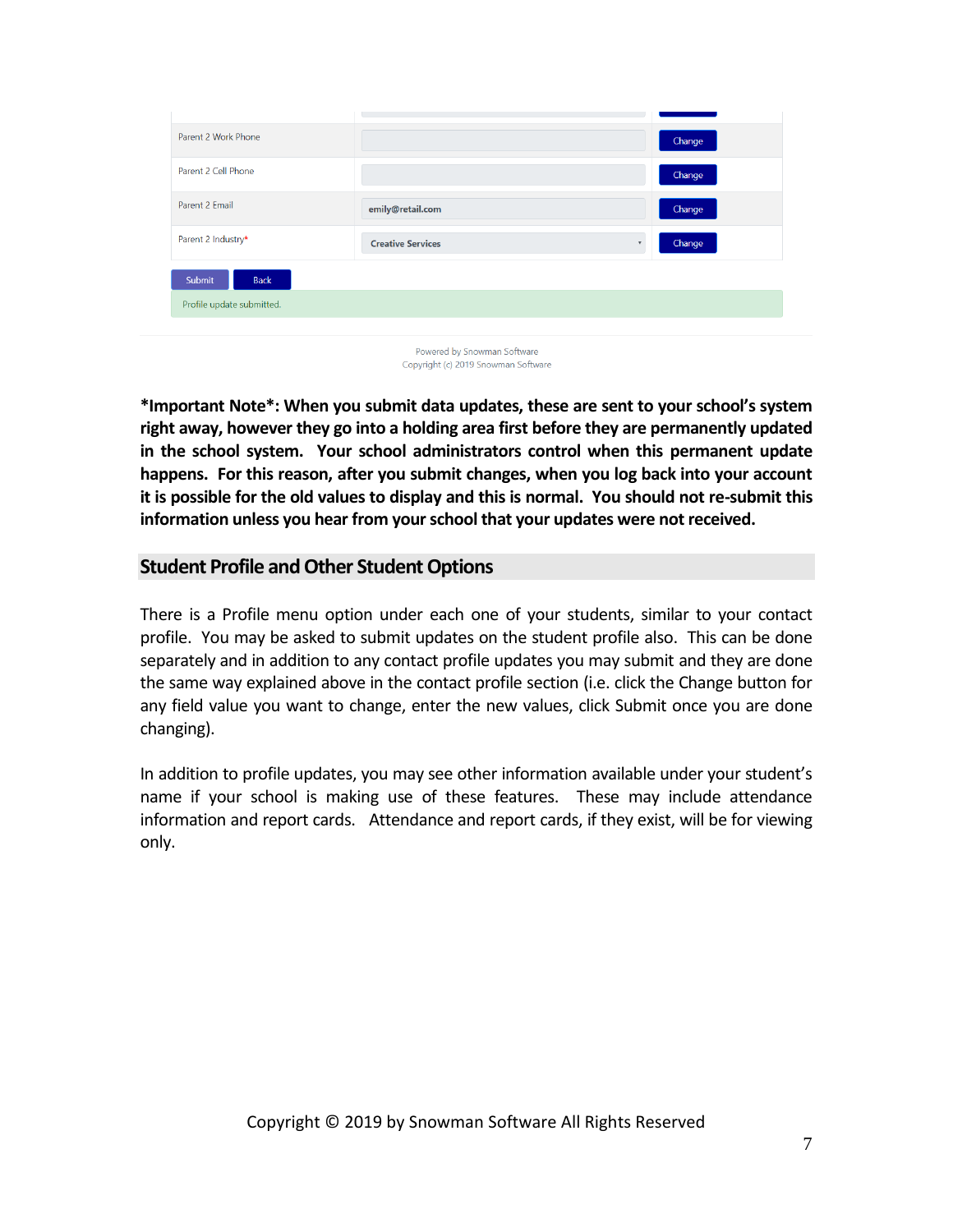

# **Snowman School Portal Mo Manero**

| <b>Back</b>           |  |
|-----------------------|--|
| <b>图 Profile</b>      |  |
| 图 Attendance          |  |
| <b>B</b> Report Cards |  |

Powered by Snowman Software Copyright (c) 2019 Snowman Software



**Snowman School Portal Mo Manero Profile** 

| Back                  |                             |                                     |
|-----------------------|-----------------------------|-------------------------------------|
| <b>Field</b>          | Value                       | Change All                          |
| First Name*           | Mo                          | Change                              |
| Middle Name           | <b>Denise</b>               | Change                              |
| Last Name*            | <b>Manero</b>               | Change                              |
| Suffix                |                             | Change                              |
| Goes By*              | Mo                          | Change                              |
| Birth Date*           | 10/22/2011                  | Change                              |
| Allergies*            | Yes                         | Change<br>$\boldsymbol{\mathrm{v}}$ |
| Submit<br><b>Back</b> |                             |                                     |
|                       | Powered by Snowman Software |                                     |

Copyright (c) 2019 Snowman Software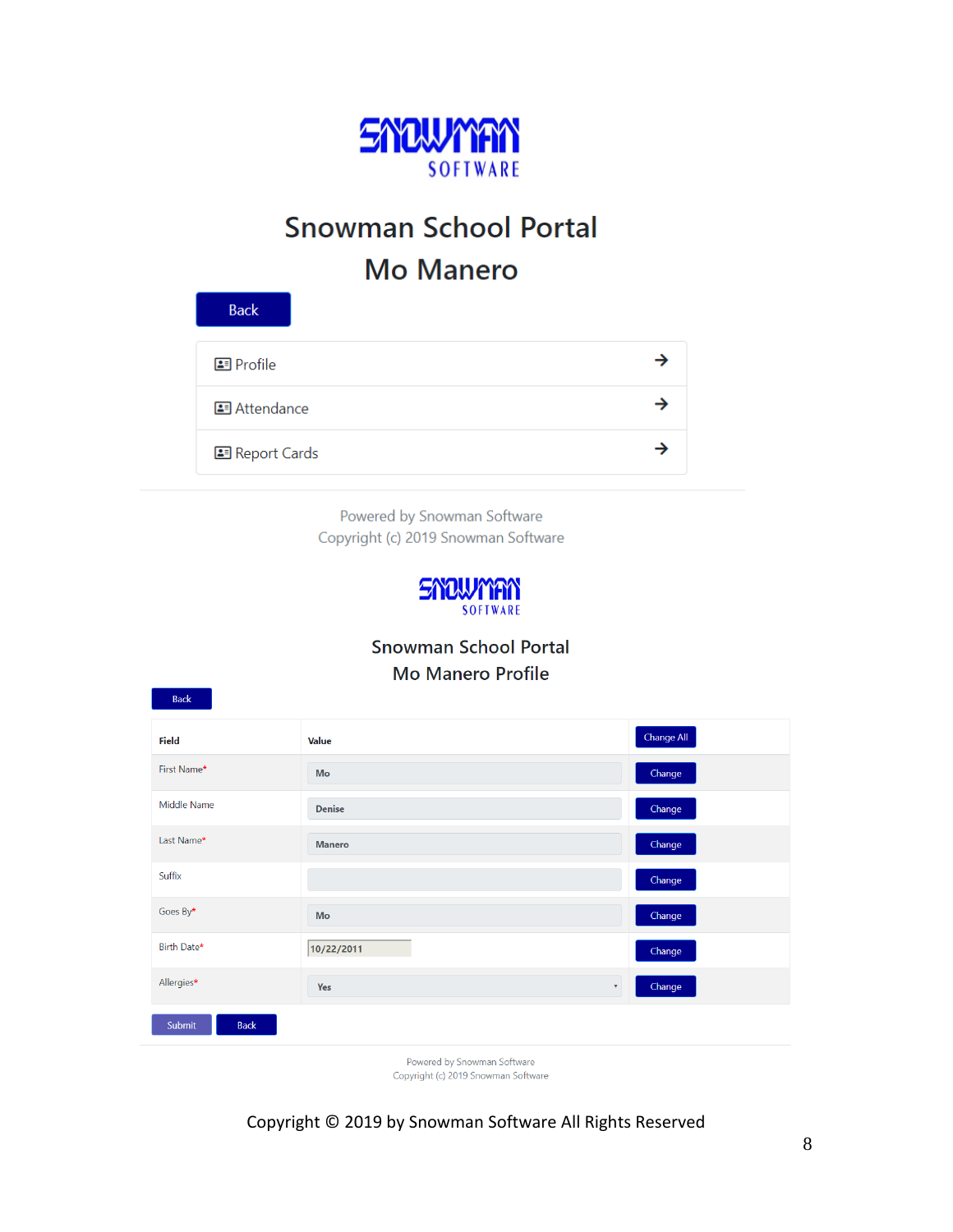#### **Documents To View**

Your school may make certain documents available to you for viewing in the portal. These will be listed under the menu "Documents To View" menu option. You can view (as well as download) these documents by clicking the View button next to their name as shown below.



## **Snowman School Portal** Jo Manero Emily Manero Documents to View

| <b>Document</b>         |             |
|-------------------------|-------------|
| Sample Document To View | <b>View</b> |
|                         |             |

The document will display and you can page through it, zoom in and out, and download. Click its Close button when done viewing.

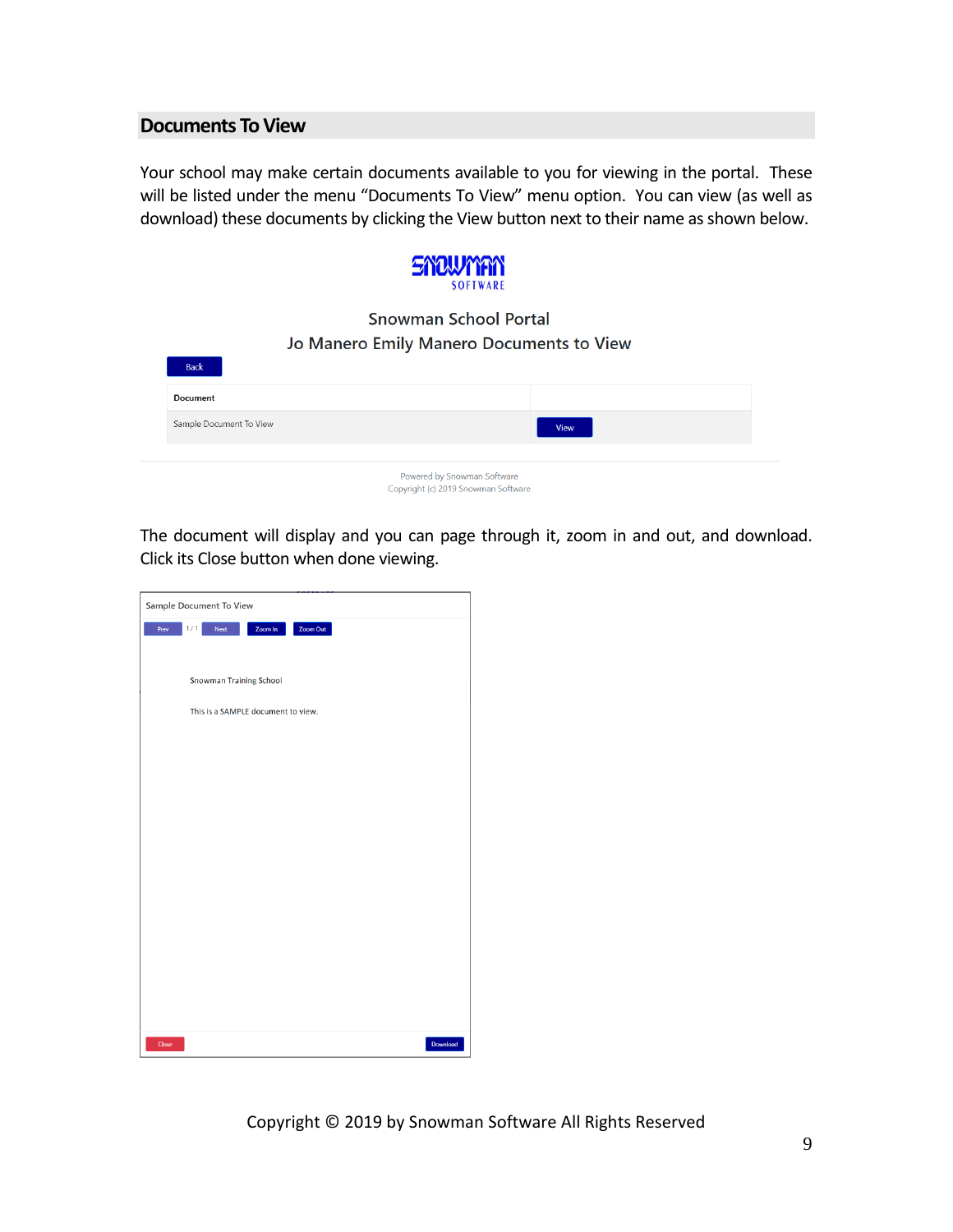### **Documents To Sign**

Your school may make certain documents available to you for electronically signing in the portal. These will be listed under the menu "Documents To Sign" menu option. To sign one of these documents, click the Sign button next to the document name.

There are two types of signatures your school may have configured and this may be different from one document to another:

- 1. Signing by checking a box and typing your name in a text box.
- 2. Signing by drawing your signature either by using the mouse on a regular computer or your finger or stylus on a touch enabled device.

Once you enter your signature, be sure to click the Submit button to submit it to the school. Your only verification will be the message that your document/signature has been submitted – as of this writing, there is no other verification you will receive that a certain document has been signed.



## **Snowman School Portal** Jo Manero Emily Manero Documents to Sign

| <b>Back</b>                                          |      |
|------------------------------------------------------|------|
| <b>Document</b>                                      |      |
| Sample Document To Sign (Check box and enter name)   | Sign |
| Sample Document To Sign (Sign with mouse or finger)) | Sign |

Powered by Snowman Software Copyright (c) 2019 Snowman Software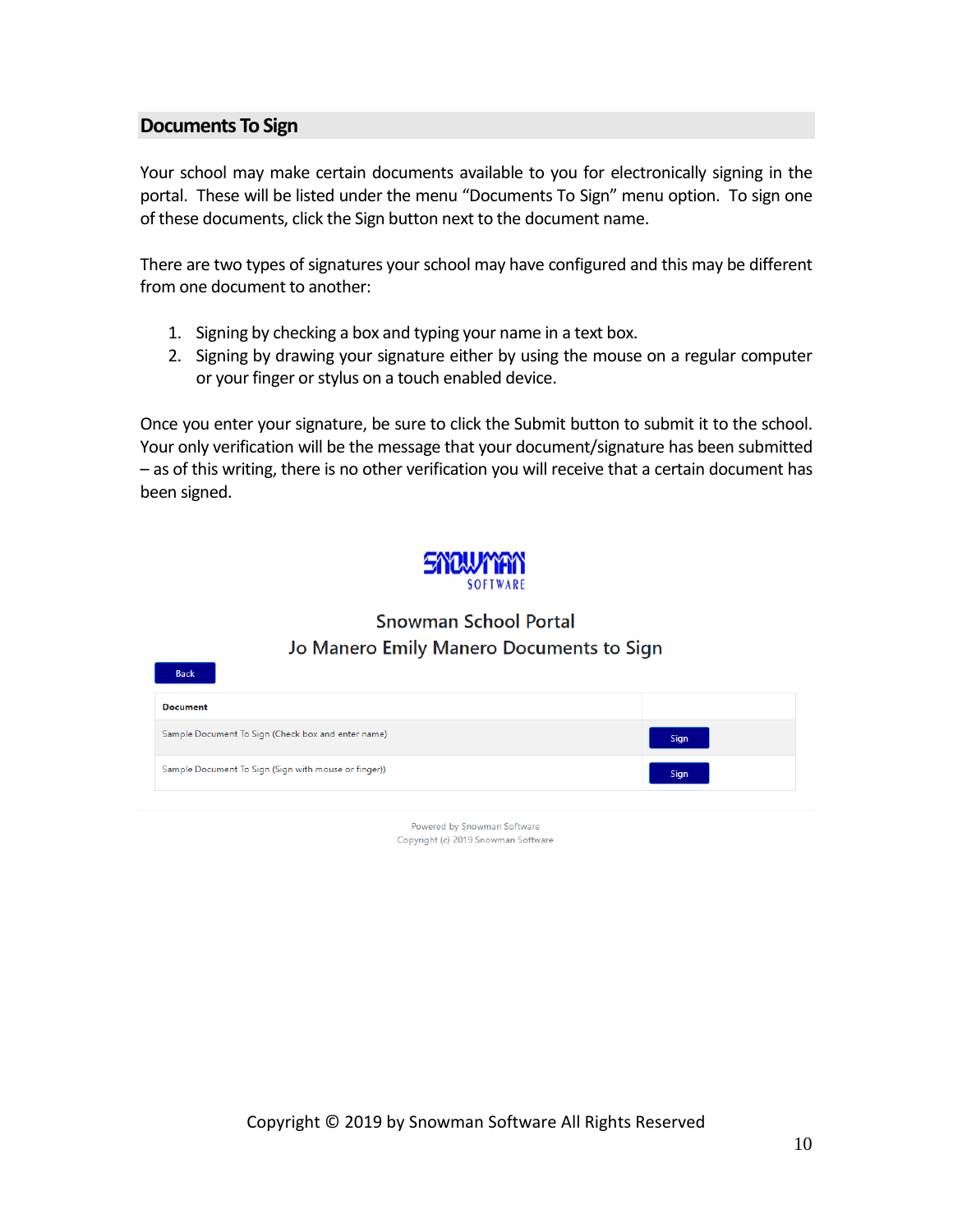A document to sign using the first signature method (check box and text box) is shown below:

| Sample Document To Sign (Check box and enter name)                   |
|----------------------------------------------------------------------|
| 1/1<br>Zoom Out<br>Prev<br><b>Next</b><br>Zoom In<br>Go To Signature |
| <b>Snowman Training School</b>                                       |
| This is a SAMPLE document to sign.                                   |
| Please sign where indicated.                                         |
|                                                                      |
|                                                                      |
|                                                                      |
|                                                                      |
|                                                                      |
|                                                                      |
|                                                                      |
| Field Trip Permitted @ Field Trip Permit Sign Name                   |
| Joe Manero                                                           |
| Submit<br>Close<br>Download                                          |